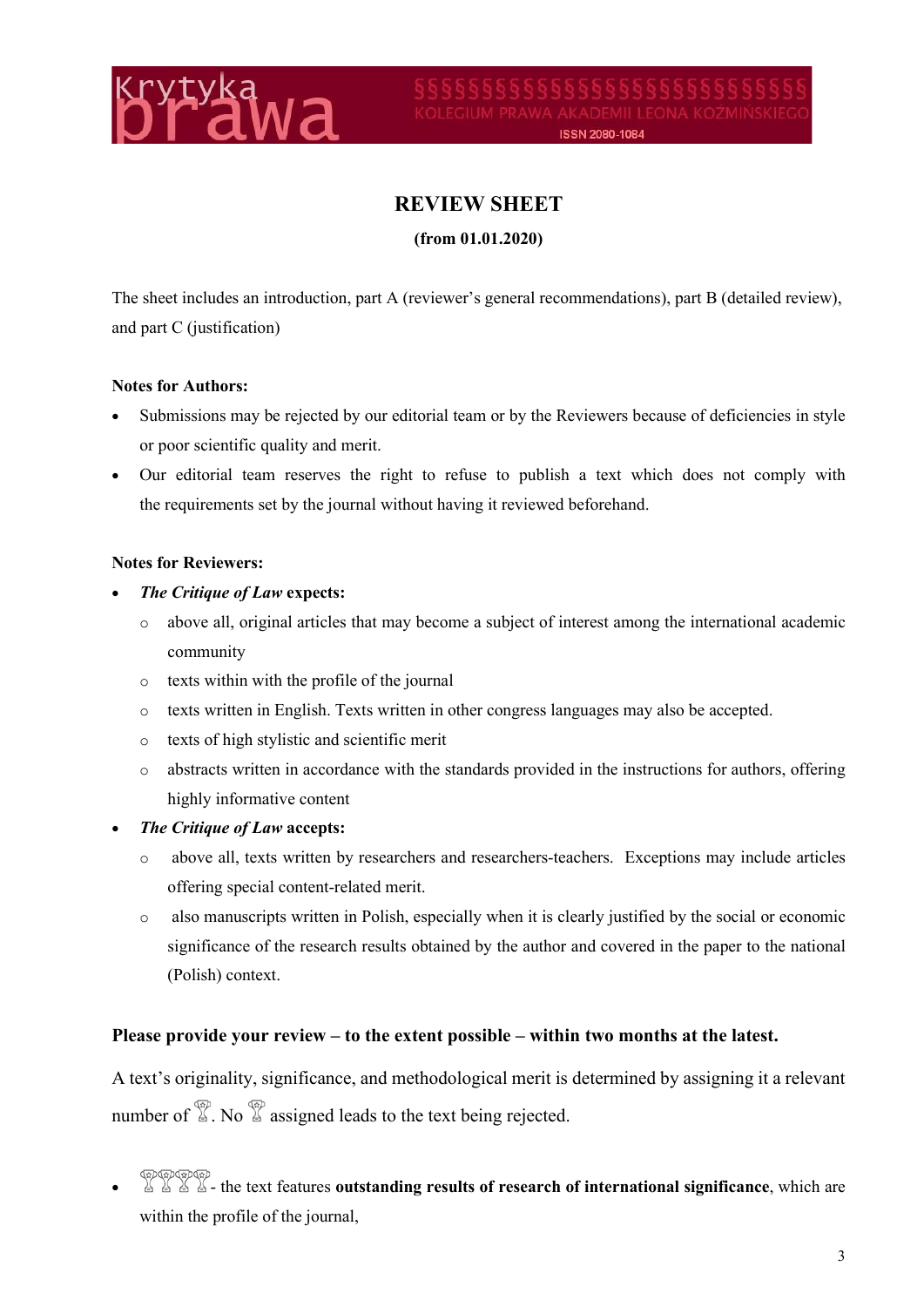- - the text features **results of research of international significance**, which are within the profile of the journal,
- **EVED** the text features **outstanding results of research of national significance**, which are within the profile of the journal,
- - the text features **results of research of national significance**, which are within the profile of the journal.

## **ARTICLE TITLE:**

………………………………………………………………………………………………………. ………………………………………………………………………………………………………. Article number ……………………………………………………………………………………..

# **A. REVIEWER'S GENERAL RECOMMENDATION CONCERNING THE TEXT'S ORIGINALITY, SIGNIFICANCE, AND METHODOLOGICAL MERIT**

**Please choose only one recommendation from the list below by marking "x" in the relevant field on the right-hand side of the table.**

| Recommendation |                                                                                                                                                              | <b>Choice</b> |
|----------------|--------------------------------------------------------------------------------------------------------------------------------------------------------------|---------------|
|                | Text accepted for print because it features outstanding results of<br>research of international significance, which are within the profile of<br>the journal |               |
|                | Text accepted for print because it features results of research of<br>international significance, which are within the profile of the journal                |               |
|                | Text accepted for print because it features outstanding results of<br>research of national significance, which are within the profile of the<br>journal      |               |
|                | Text accepted for print because it features results of research of<br>national significance, which are within the profile of the journal                     |               |
|                | Text not accepted for print, it is necessary to make major<br><b>improvements to it and, possibly, to resubmit it for review</b>                             |               |
|                | <b>Text rejected</b>                                                                                                                                         |               |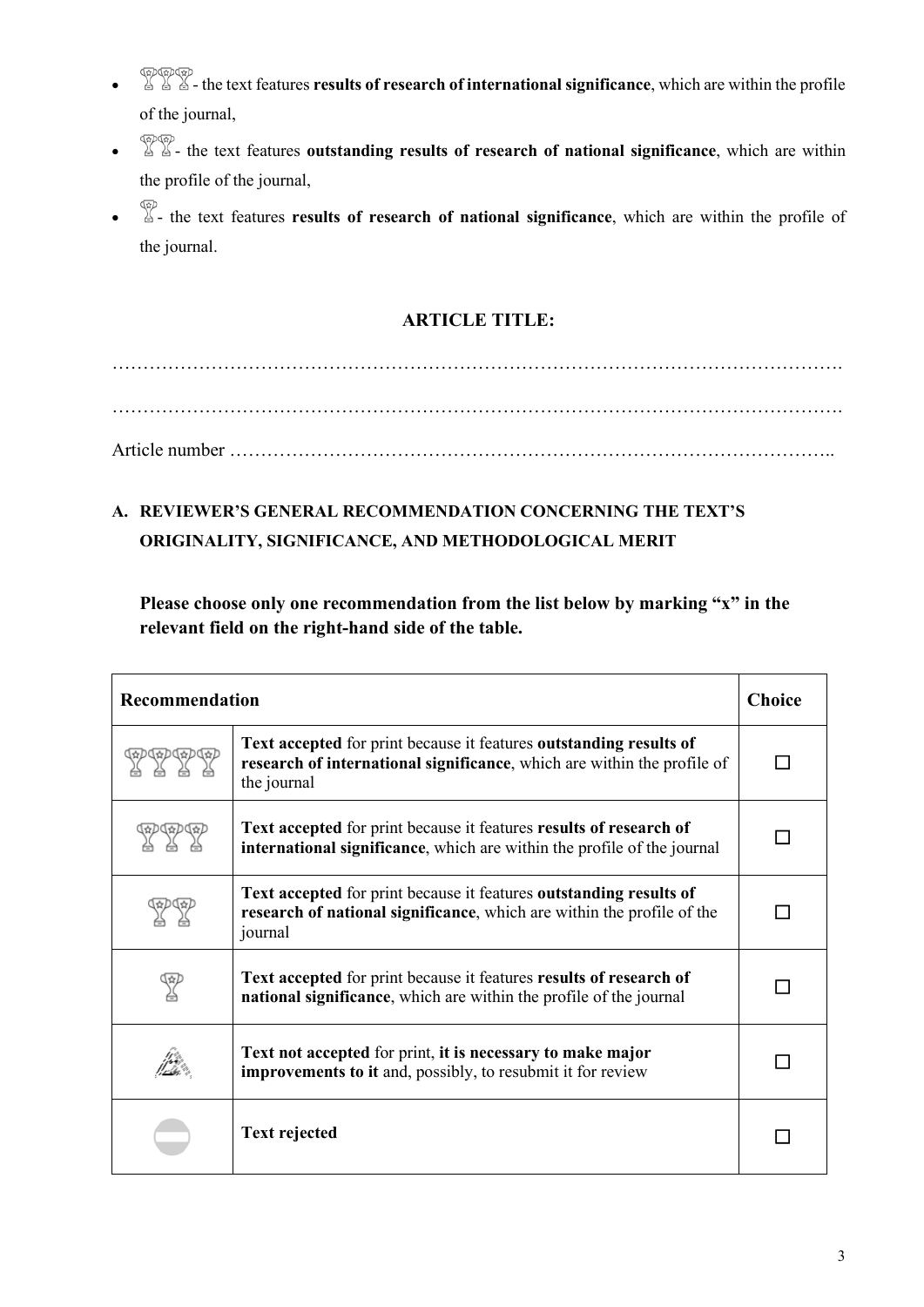#### **B. DETAILED REMARKS**

|                     |                                                                    | <b>YES</b> | NO     |
|---------------------|--------------------------------------------------------------------|------------|--------|
| <b>TITLE</b>        | Is the title consistent with the problems discussed in the text?   | $\Box$     | $\Box$ |
|                     | Does the abstract comply with the editorial requirements, i.e.     |            |        |
| <b>ABSTRACT</b>     | does it include the elements specified in the instructions for     | $\Box$     | l 1    |
|                     | authors?                                                           |            |        |
|                     | Are the research objectives and hypotheses clearly defined in      | $\Box$     | П      |
| <b>INTRODUCTION</b> | the introduction?                                                  |            |        |
|                     | Are they original?                                                 | $\Box$     | $\Box$ |
|                     | Do the applied research techniques and methods comply with         |            |        |
|                     | the requirements of the methodology of social sciences             | $\Box$     | П      |
|                     | (including legal sciences)?                                        |            |        |
| <b>APPLIED</b>      | Are there any ethical reservations regarding the content or the    |            |        |
| <b>RESEARCH</b>     | research methods applied in the conducted research?                | $\Box$     | П      |
| <b>TECHNIQUES</b>   | Are the drawings, charts, and tables (if any) clear and legible?   | $\Box$     | $\Box$ |
| <b>AND METHODS</b>  | Have the sources of law and the quoted views of legal              |            |        |
|                     | academics/scholars and commentators relevant to the topic of       | П          |        |
|                     | the text been included to the necessary extent?                    |            |        |
|                     | Are the featured keywords relevant?                                | $\Box$     | $\Box$ |
|                     | Can the linguistic quality and the style of the text be considered | $\Box$     | П      |
|                     | very good?                                                         |            |        |
|                     | If the answer is NO, please provide a brief justification:         |            |        |
|                     |                                                                    |            |        |
| <b>LANGUAGE AND</b> |                                                                    |            |        |
| <b>STYLE</b>        |                                                                    |            |        |
|                     |                                                                    |            |        |
|                     |                                                                    |            |        |
|                     |                                                                    |            |        |
|                     |                                                                    |            |        |

## **C. JUSTIFICATION FOR ACCEPTANCE/REJECTION OF THE TEXT**

Justification for acceptance of the text for print (a brief written explanation is **obligatory** here).

……………………………………………………………………………………………………… ……………………………………………………………………………………………………… ……………………………………………………………………………………………………… ………………………………………………………………………………………………………. ……………………………………………………………………………………………………… ………………………………………………………………………………………………………